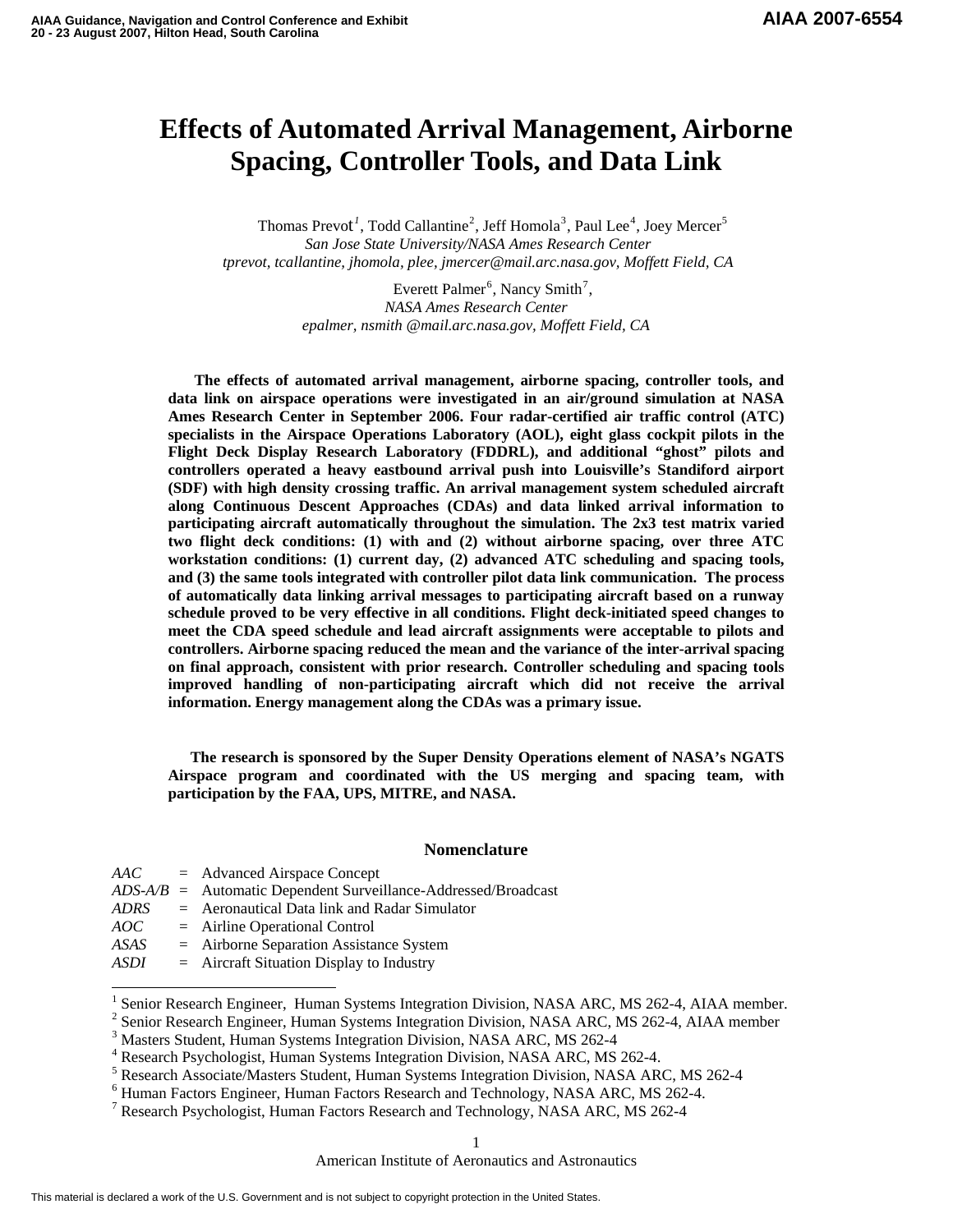| AOL         |     | = Airspace Operations Laboratory at NASA Ames                                                                                                                                                                  |
|-------------|-----|----------------------------------------------------------------------------------------------------------------------------------------------------------------------------------------------------------------|
| ASAS        | $=$ | Airborne Separation Assistance System                                                                                                                                                                          |
| ATM         | $=$ | Air Traffic Management                                                                                                                                                                                         |
| ATOL        | $=$ | Air Traffic Operations Laboratory at NASA Langley                                                                                                                                                              |
| ATOP        | $=$ | Advanced Technologies and Oceanic Procedures                                                                                                                                                                   |
| ATSP        |     | $=$ Air Traffic Service Providers                                                                                                                                                                              |
| CD&R        |     | $=$ Conflict Detection and Resolution                                                                                                                                                                          |
| <i>CDTI</i> |     | $=$ Cockpit Display of Traffic Information                                                                                                                                                                     |
| CHI —       | $=$ | Computer Human Interface                                                                                                                                                                                       |
| $CO-ATM =$  |     | Co-Operative Air Traffic Management                                                                                                                                                                            |
|             |     | $CPDLC =$ Controller Pilot Data Link Communication                                                                                                                                                             |
| CSD         | $=$ | <b>Cockpit Situation Display</b>                                                                                                                                                                               |
| <i>CTAS</i> |     | = Center/TRACON Automation System                                                                                                                                                                              |
| $DAG-TM =$  |     | Distributed Air Ground traffic Management                                                                                                                                                                      |
| DSR         | $=$ | Display System Replacement (Center Controller Workstation in the NAS)                                                                                                                                          |
| DST         |     | $=$ Decision Support Tool                                                                                                                                                                                      |
| E/DA        |     | $=$ Enroute and Descent Advisor                                                                                                                                                                                |
| ETMS        |     | = Enhanced traffic Management System                                                                                                                                                                           |
| <i>FAA</i>  |     | $=$ Federal Aviation Administration                                                                                                                                                                            |
| FD.         |     | $=$ Flight Deck                                                                                                                                                                                                |
| FDDRL       |     | = Flight Deck Display Research Laboratory at NASA Ames                                                                                                                                                         |
| <i>FMS</i>  | $=$ | <b>Flight Management System</b>                                                                                                                                                                                |
| <i>JPDO</i> |     | = Joint Planning and Development Office                                                                                                                                                                        |
| MACS        | $=$ | Multi Aircraft Control System                                                                                                                                                                                  |
| M&S         | $=$ | Merging and Spacing                                                                                                                                                                                            |
| NAS —       |     | $=$ National Airspace System                                                                                                                                                                                   |
| NASA        |     | = National Aeronautics and Space Administration                                                                                                                                                                |
| NGATS       |     | = Next Generation Air Transportation System                                                                                                                                                                    |
| <b>TMA</b>  | $=$ | <b>Traffic Management Advisor</b>                                                                                                                                                                              |
| $TRACON =$  |     | <b>Terminal RADAR Approach Control</b>                                                                                                                                                                         |
| <i>RVSM</i> |     | $=$ Reduced Vertical Separation Minima                                                                                                                                                                         |
| $CDI$ $DQ$  |     | $\mathbf{1}$ $\mathbf{1}$ $\mathbf{m}$ $\mathbf{1}$ $\mathbf{1}$ $\mathbf{1}$ $\mathbf{1}$ $\mathbf{1}$ $\mathbf{1}$ $\mathbf{1}$ $\mathbf{1}$ $\mathbf{1}$ $\mathbf{1}$<br>$\sqrt{mn} + \sqrt{mn} + \sqrt{n}$ |

### *STARS* = Standard Terminal Automation Replacement System (TRACON Controller Workstation in the NAS)

# **I. Introduction**

THIS paper examines the impact of several important new technologies on air traffic operations. Several of the flight deck and ground side technologies under investigation are on the verge of being phased into the air flight deck and ground side technologies under investigation are on the verge of being phased into the air transportation system and will as such change the airspace operations landscape irreversibly. Therefore, it is important to determine whether and how these evolutionary steps will impact the far-term plans for a complete transformation of the airspace system.

The Joint Planning and Development Office (JPDO) has been established to transform the U.S. air transportation system by 2025. According to JPDO, the Next Generation Air Transportation System (NGATS) will be more flexible, resilient, scalable, adaptive, and highly automated than today's system – meeting up to two to three times current demand. The NGATS includes security, safety, and efficiency of passenger, cargo and aircraft operations. Aircraft will be able to use information technology in a more robust way, with enhanced capabilities in the cockpit, better navigation and landing capabilities, and far more comprehensive and accurate knowledge of weather and traffic conditions in real time.<sup>1,2</sup>

Similarly, the European Commission (EC) launched the Single European Sky the ATM Research (SESAR) program, to achieve a future European ATM System for 2020 and beyond, which can meet following objectives: Relative to today's performance enable a 3-fold increase in capacity while also reducing delays both on the ground and in the air; Improve the safety performance by a factor of 10; enable a 10% reduction in the environmental effects; And provide ATM services at a cost to the airspace users which is at least  $50\%$  less.<sup>3</sup>

Both initiatives aim at drastic air traffic system improvements that can at least double capacity in the next twenty years. Fundamental laboratory research is required to define and develop a transformed system that can meet these objectives. In parallel, the real world air traffic management systems are evolving such that, many near- to medium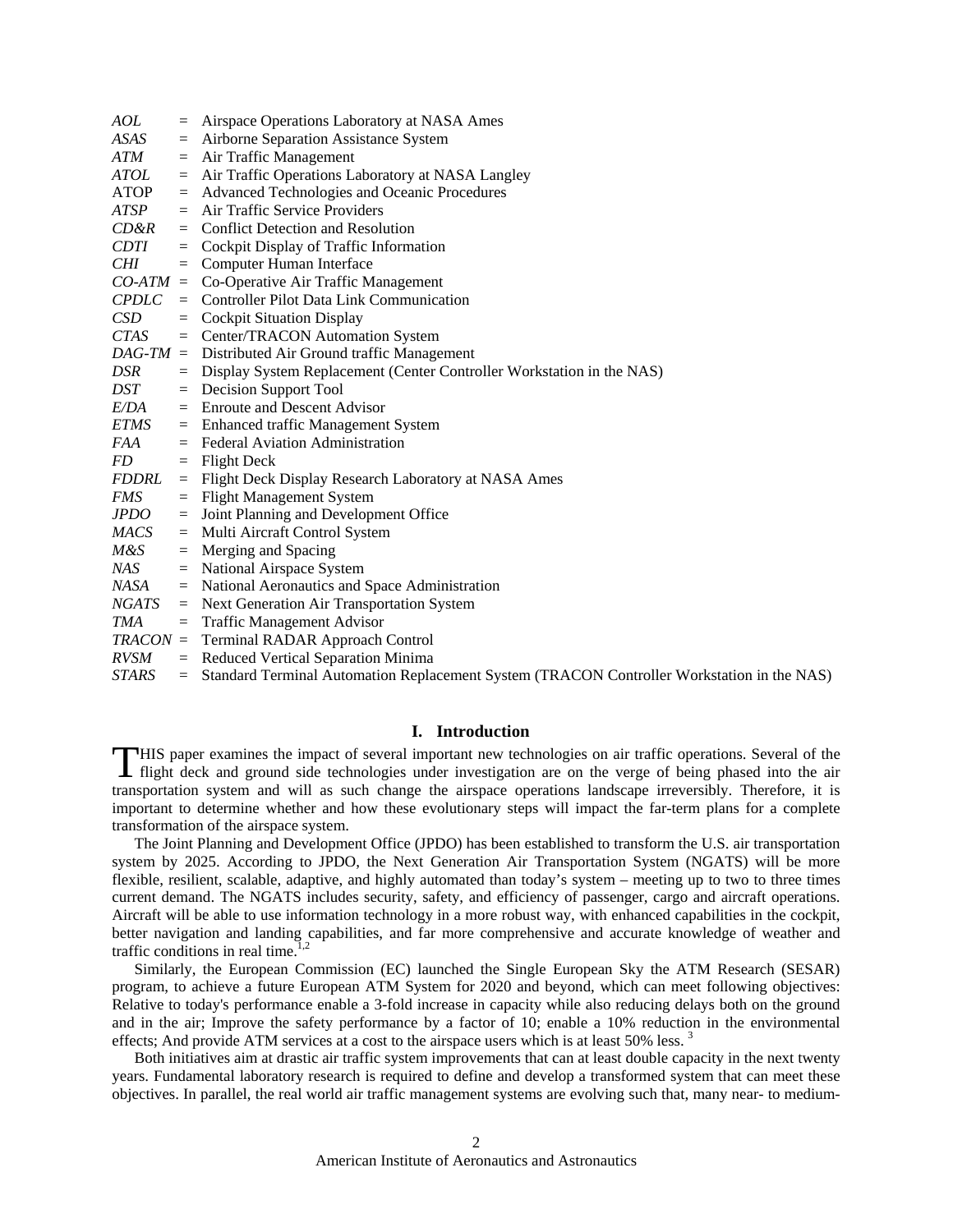term initiatives will make use of advanced technologies to achieve incremental benefits. Aligning the necessary near-term evolutionary progress with the long-term transformation of the air transportation system will be a major challenge.

The research presented in this paper is a laboratory simulation to assess -for a specific context- the future direction and far-term potential of some major near-term initiatives: airborne merging and spacing, continuous descent arrivals, trajectory-based arrival management, decision support tools for air traffic controllers, and data link.

## **II. Background**

The framework for the simulation is a concept under investigation at NASA Ames Research Center called 'trajectory-oriented operations with limited delegation' (TOOWiLD). The underlying principles for combining 4D trajectory-based operations with relative spacing were discussed at the Air Traffic Management R&D seminar in  $2003<sup>4, 5</sup>$ . The concept was further refined to achieve efficiency and capacity benefits through a combination of timebased traffic flow management, trajectory-oriented operations, and delegation of spacing tasks to flight crews of appropriately equipped aircraft <sup>6,7</sup>. A possible far-term path for this concept entitled 'Co-operative Air Traffic Management' that includes additional new technologies and modified pilot and controller roles and responsibilities was presented at the ATM R&D seminar in 2005<sup>8</sup>.

One of the key features of the concept is to enable efficient low power idle descents for as many arriving aircraft as possible in a highly complex traffic environment. It is closely related to near-term efforts at many airports worldwide that are introducing Continuous Descent Arrivals (CDA) to reduce fuel consumption, noise and emissions. Flying CDAs in low density environments is generally considered feasible with current day technologies. In contrast, conducting CDAs routinely in high density airspace requires more advanced solutions. Current approaches include improved arrival management tools and procedures for controllers, data linking required times of arrival to the runway, data linking dynamic route changes, and conducting airborne merging and spacing along the CDAs  $9-13$ .

Research on time-based flow management and trajectory-oriented metering has demonstrated improved compliance with metering constraints and better situation awareness for controllers at high and low altitude merge points <sup>14, 15</sup>. Little research has been conducted on the integration with CDAs or runway metering schemes. Air traffic service providers have already installed arrival management systems, such as the CTAS Traffic Management Adviser (TMA) in the US.



**Figure 1. M&S concept for en route and arrival operations.**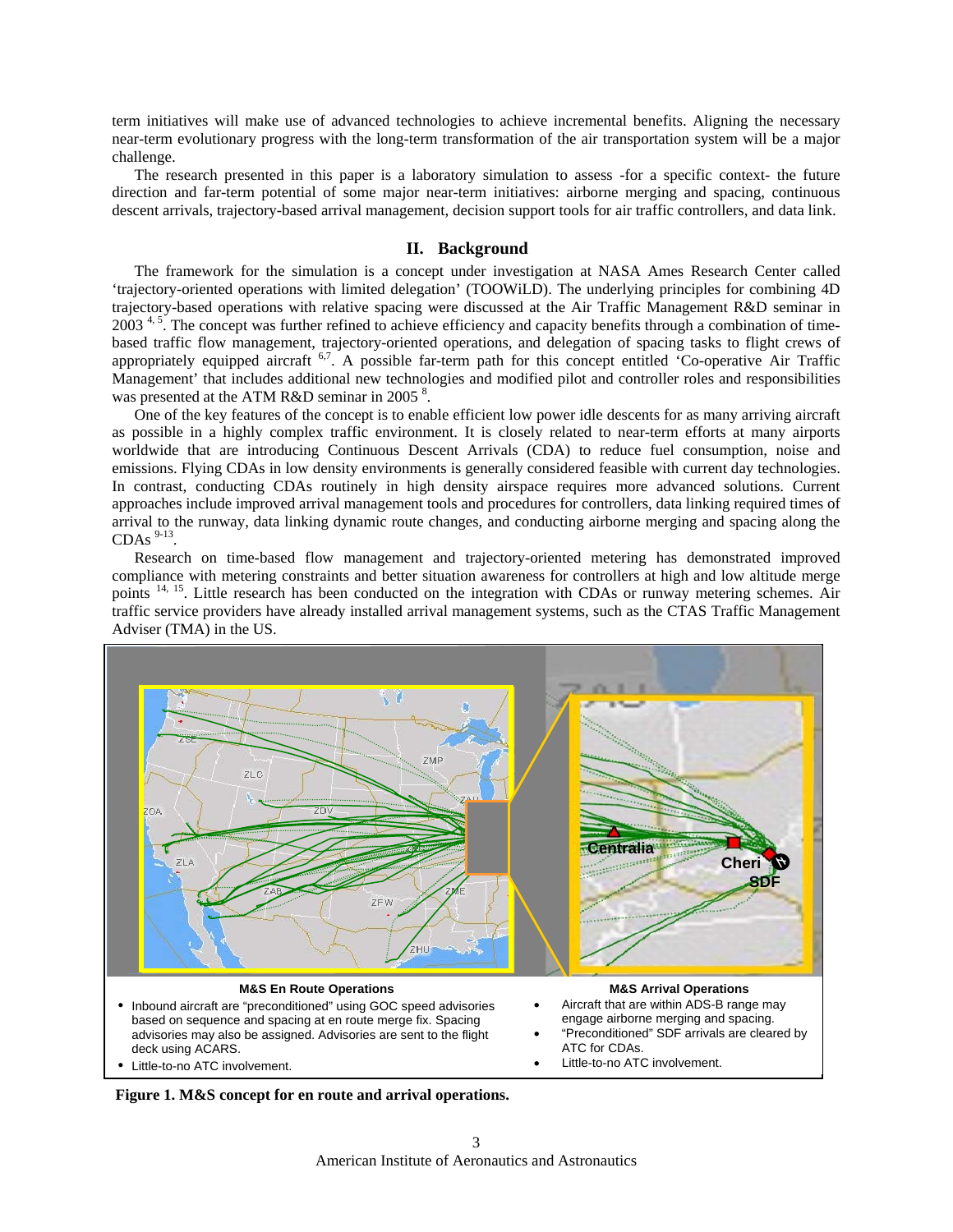Research on airborne merging and spacing has shown feasibility in arrival problems and indicated potential benefits in reducing the spacing variability on final approach  $16$ ,  $17$ ,  $18$ . Requirements for airborne spacing are currently determined by the Requirements Focus Group. The United Parcel Service (UPS) airline has started the process of equipping their fleet with airborne merging and spacing algorithms hosted in the electronic flight bag (EFB) and plans on initial field trials in 2007. The Merging and Spacing Group (M&S group) has been formed in the US with involvement of the FAA, UPS, MITRE and NASA to plan and coordinate the near- to medium term merging and spacing research and development efforts in conjunction with the FAA's Surveillance and Broadcast Services office.

Figure 1 illustrates the near-term concept pursued by the M&S group for managing eastbound late night UPS arrivals into Louisville Standiford airport. The M&S operations depicted in Figure 1 can be viewed as a near-term implementation of trajectory-oriented operations with limited delegation (Figure 2). Time-based traffic management is initially conducted at the UPS Global Operations Center (GOC) based on 4D trajectories along Continuous Descent Arrivals. Relative spacing is engaged when aircraft are within ADS-B range and in an appropriate position to do so. The initial spacing information will be data linked from the GOC via ACARS to the aircraft.

Field tests were conducted in 2006 at Louisville to test a concept for en route metering by sending speed assignments from UPS-based arrival management tools and follow-on tests adding initial airborne merging and spacing capabilities are expected to be conducted in 2007. This near-term application will initially be conducted in low density environments with a single merge point. The simulation described in this paper looks beyond this important near-term phase and investigates these kinds of operations in high density airspace with multiple traffic flows and merge points.

### **III. Method**

An air/ground simulation of a site-specific concept implementation with pilots and controllers in the loop was conducted in September 2006 in the Airspace Operations Laboratory (AOL) and the Flight Deck Display Research Laboratory at NASA Ames Research Center <sup>19, 20</sup>. The 2x3 test matrix varied two flight deck conditions: (1) with and (2) without airborne spacing, over three ATC workstation conditions: *(1) current day, (2) advanced ATC* 



**Figure 2: Concept of operations for managing arrivals during simulation**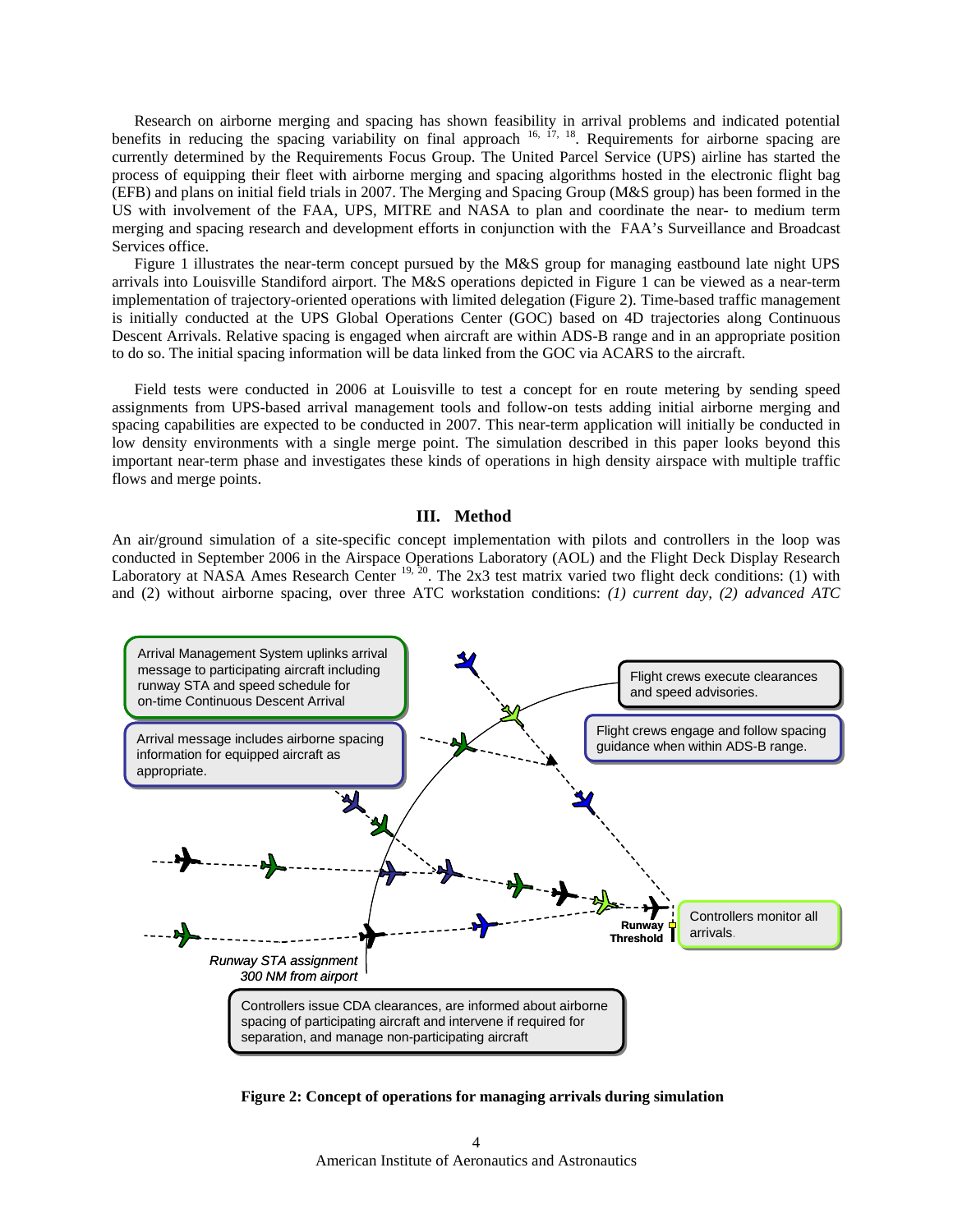*scheduling and spacing tools, and (3) the same tools integrated with controller pilot data link communication*.

### **A. Site-specific implementation**

The "site-specific" implementation of the TOOWiLD concept, prototyped for the simulation, assumed as its operational context the airspace, the fleet capabilities, air-ground procedures, traffic patterns and airline-centric arrival flow management that are being developed by the M&S group.

Therefore, for the simulation it was assumed that UPS as the dominant air carrier at the airport had a 100% ADS-B out equipage with a majority of its aircraft (all Boeing 757 and 767) equipped for airborne merging and spacing. It was further assumed that ACARS data link messages could be sent to all UPS aircraft from a ground-based arrival management system located either at the Global Operations Center or an appropriate Air Traffic Service Facility. No data link connection between the arrival management system and non-UPS aircraft was assumed.

### **B. Time-based Arrival Management**

The arrival management system was prototyped to generate a runway schedule for all aircraft. All aircraft were planned to land on one runway (SDF-17R). The scheduled times of arrival (STA) were determined based on their estimated times of arrival (ETA) and the minimum required wake vortex spacing at the runway threshold. The ETAs were computed based on the aircraft's flight plan routing, a charted CDA, ADS-B reported state information and an airline supplied cost index. The minimum spacing between aircraft was computed in seconds by applying the standard wake separation matrix through the simulated wind fields and adding a 5 second buffer. The resulting desired spacing intervals between aircraft were 90, 105, and 130 seconds, depending on lead/trail weight class combination.

Whenever a participating aircraft reached 300 nm from the airport the arrival management system assigned ("froze") the STA and computed a cruise/descent speed profile that would get the aircraft to the runway on time while flying the CDA. If the aircraft was equipped for airborne spacing the arrival management system would further examine whether the scheduled lead aircraft was appropriately equipped and within range to conduct airborne merging and spacing operations. During the simulations the arrival management system automatically created the schedule and data linked an "arrival message" to all participating aircraft at the 300 nm arc (see Figure 2).

### **C. Arrival Message**

The arrival message was a key feature of the concept implementation. This message contained the destination airport, the scheduled runway and scheduled time at the runway, and the cruise descent speed schedule. If appropriate it also contained the lead aircraft, the assigned spacing interval and the merge point with the lead aircraft as shown in the example on the left side of Figure 3.

| "SDF ARRIVAL UPS913<br>17R AT 17:03:20 UTC<br>CRZ .78 DES .78/275<br>LEAD: UPS907<br>MFRGFPT: CHFRI | "SDE ARRIVAL UPS913<br>17R AT $17:03:20$ UTC<br>CRZ .78 DES .78/275 |
|-----------------------------------------------------------------------------------------------------|---------------------------------------------------------------------|
| SPACING: 105 SFC"                                                                                   |                                                                     |

### **Figure 3: Example Arrival Messages.**

The arrival message includes various elements that can aid flight crews in setting up their on-board systems for an on-time arrival with minimum spacing. Depending on available aircraft equipage the STA at the runway could be used as a Required Time of Arrival (RTA). Alternatively in this simulation the cruise/ descent speed schedule was loaded into the Flight Management System to plan and fly an on-time CDA. If included, the spacing information lets flight crews manage airborne merging and spacing operations.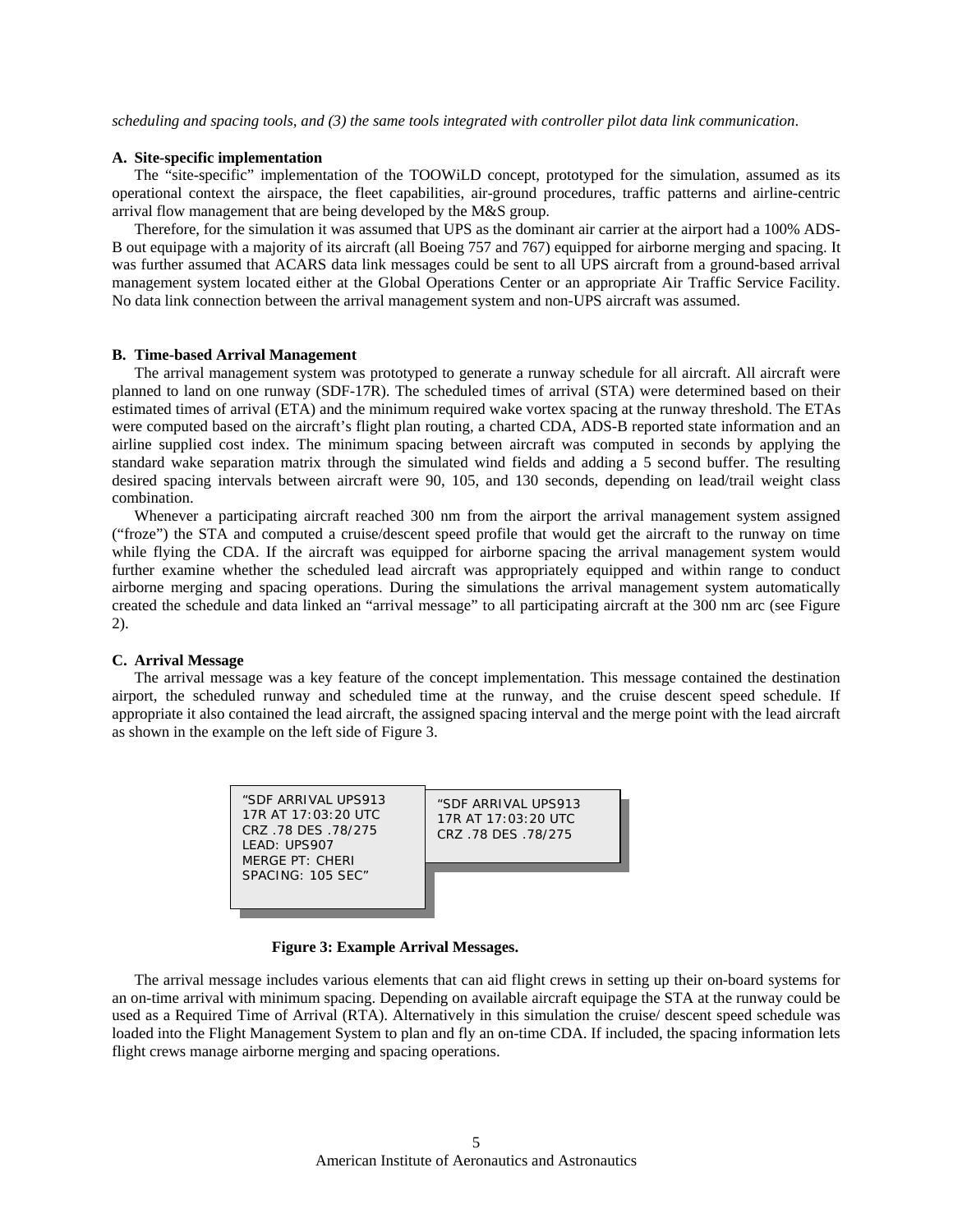### **D. Flight Deck Operations**

Flight crews were expected to use the arrival message to plan and manage their CDA and, if applicable, merging and spacing operations. Figure 4 shows the CDAs used for this study, which were initially drafted at NASA Langley Research Center  $^{21}$ .

Flight crews could expect to merge behind a lead aircraft at any one of the various high and low altitude merge points. Upon loading the spacing information into their on-board automation flight crews were expected to identify the lead aircraft and decide whether and when to engage spacing.

For a successful merge the lead aircraft had to fly direct to the merge point. Even though the software logic included a heading check for the lead aircraft, pilots still had to consider the geometry in assessing whether to engage/disengage the algorithm. When engaging or disengaging spacing, and upon sector check-in, pilots informed the controllers about their spacing status.

### **E. Air Traffic Control Operations**

Air traffic controllers in this simulation had the same responsibilities as they have today. They were responsible for ensuring safe separation between all aircraft and workload permitting, for expediting the flow of traffic and provide additional services. Nevertheless the controllers' role was different with regard to managing arrivals. While they were expected to actively control the non-participating arrivals they were encouraged to let participating arrivals (i.e. all UPS arrivals) manage their own speeds, provide CDA clearances whenever possible, and intervene only if necessary for separation. Non-participating aircraft, dense crossing traffic, and transitioning traffic were expected to be major challenges for the controllers.



**Figure 4: Continuous Descent Approach (CDA) used during simulation**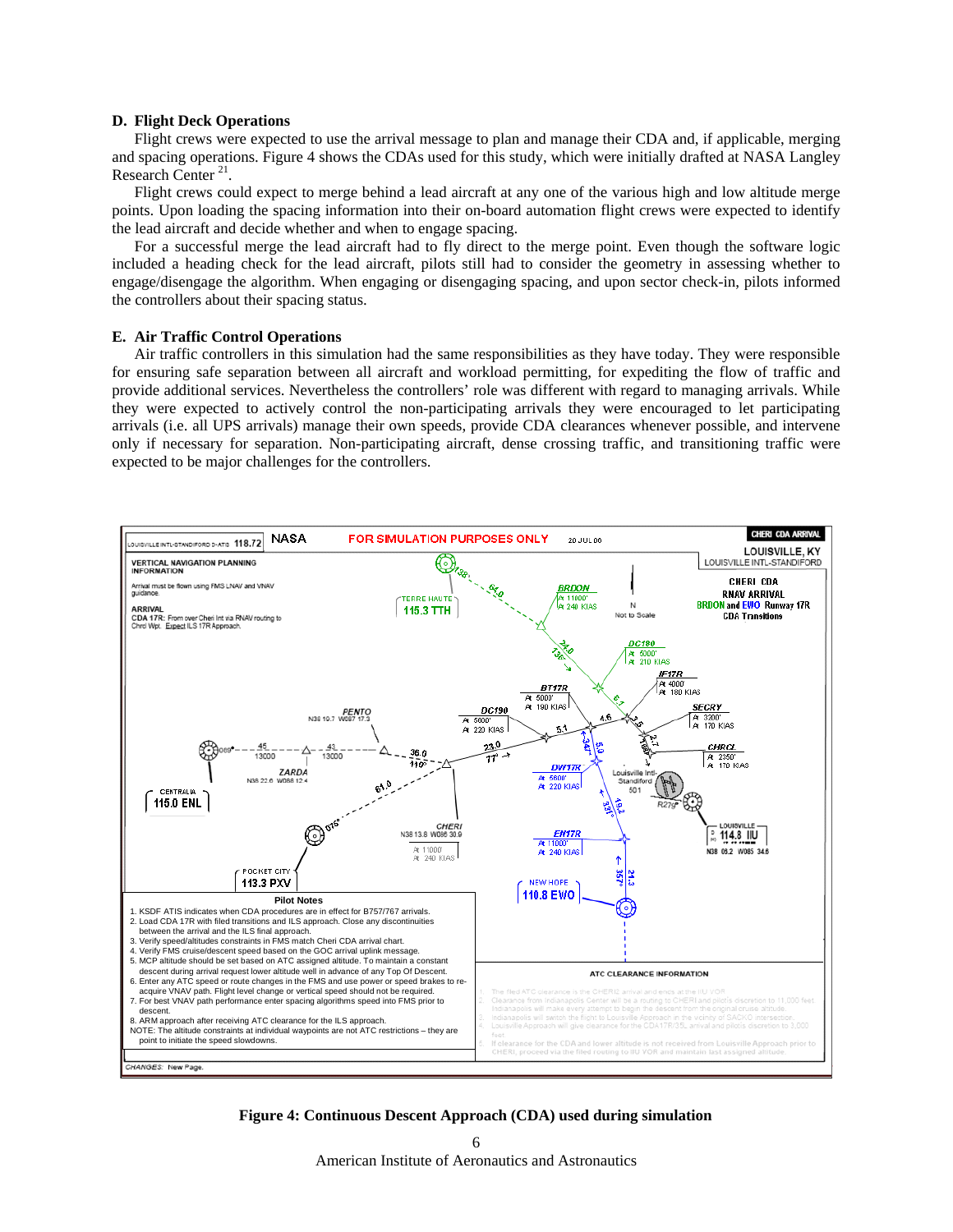

**Figure 5: Sector map of test airspace** 

Four air traffic control sectors covering the most challenging portions of the eastbound arrivals into Louisville were selected as test sectors and adapted for the simulation needs as shown in Figure 5. A Kansas-City Center high altitude sector labeled 'ZKC-50' managed mostly crossing traffic/high altitude merges and initiated the descent for most Louisville arrivals. The Indianapolis Center sector labeled 'ZID-91' managed potential merges at PXV, the transition of SDF arrivals from high altitude to FL 240, as well as departures, arrivals, and crossing traffic from other airports. The low altitude sector 'ZID-17' cleared SDF arrivals along the CDA into the TRACON, and acted as the gatekeeper for the TRACON corner post CHERI. In addition the low altitude controller managed regional traffic including slow flying internal departures and arrivals in the area. The Louisville TRACON was combined as one sector with the controller working feeder and final simultaneously. Confederate "ghost" controllers staffed the positions surrounding the test airspace to direct aircraft in and out of the test sectors.

### **IV. Experimental Design**

The experiment was designed according to the 2x3 test matrix in Table 1 resulting in a total of six conditions that were each run twice with similar traffic scenarios. Therefore, twelve data collection runs were conducted, each approx. 75 minutes long. The sequence of runs is also shown in Table 1.

| <b>Table 1: Test Matrix</b> |                |                   |  |  |  |  |
|-----------------------------|----------------|-------------------|--|--|--|--|
| Air<br>Ground               | <b>FMS/CDA</b> | +Airborne Spacing |  |  |  |  |
| Arr. Mgt. Sys.              | 3, 12          | 6.9               |  |  |  |  |
| $+$ ATC Tools               | 5.8            | 2.11              |  |  |  |  |
| $+$ Data link               | 1.10           |                   |  |  |  |  |

### **A. Airborne Spacing**

The availability of airborne spacing for 70 % of aircraft including all pilot participants was one independent variable in the simulation used during half of the data collection runs. The implemented spacing algorithm was based on the Eurocontrol CoSpace logic<sup>22</sup>. The logic was configured to allow speed increases and decreases in 5 knot increments. In the current day flight deck condition all participating aircraft were assumed to have flight management system capabilities and integrated data link communication. The data link, however could only be exercised in the data link ground condition. Figure 6 show the flight deck interface for engaging and monitoring airborne spacing operations. Spacing information could be loaded automatically from a data link message or manually into the spacing setup panel. Once engaged the algorithm started processing the data to compute the speed commands. The speed commands could be sent directly to the flight control system or manually implemented by the flight crew. The primary mode during the study was the automated mode.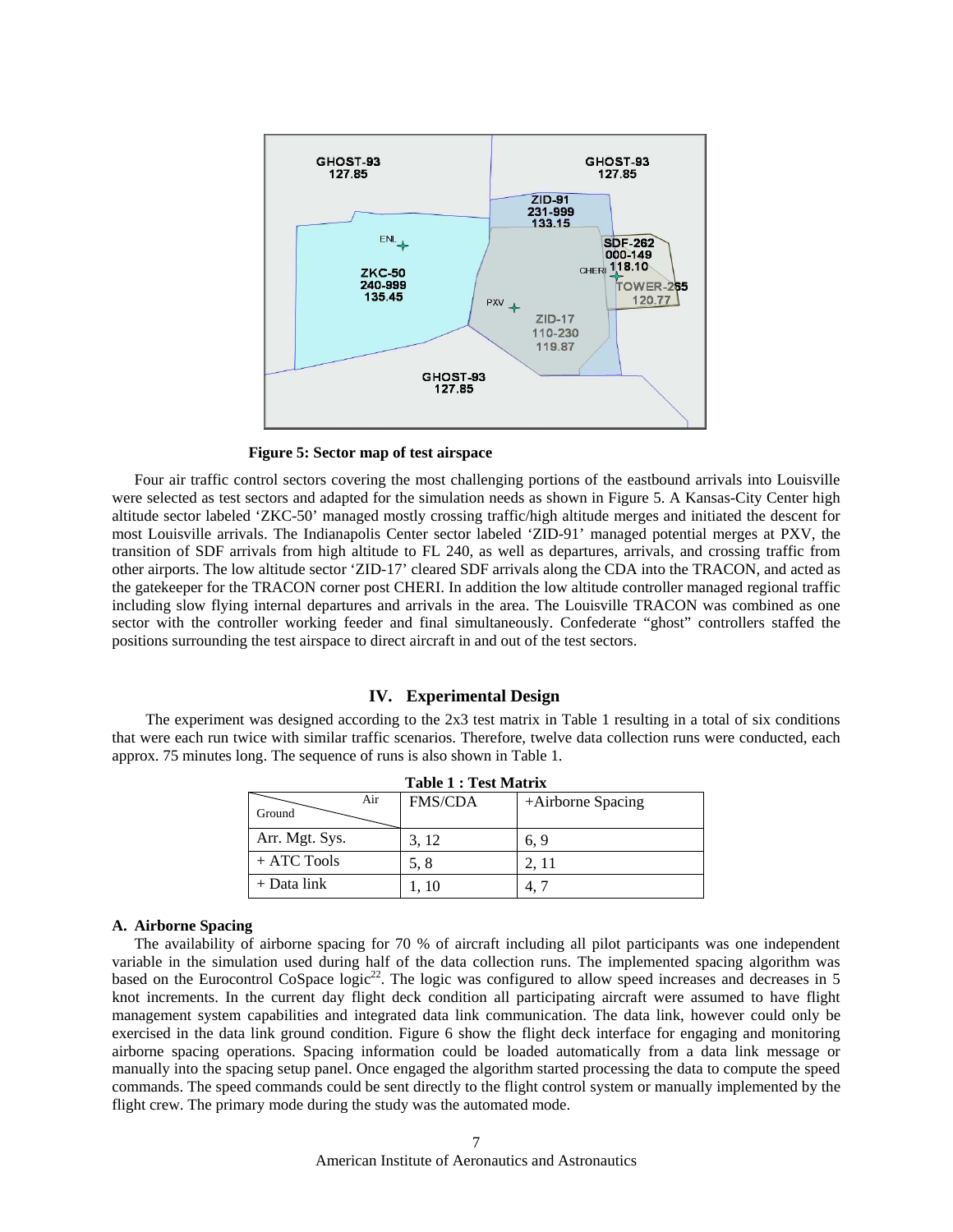

**Figure 6: Flight deck interface to engage airborne spacing. An example desktop pilot station is shown on the bottom of the page. The CDTI is located on the right display. The data link interface and spacing panel are located together with the primary flight displays, the FMS and the Mode control panel on the left display.**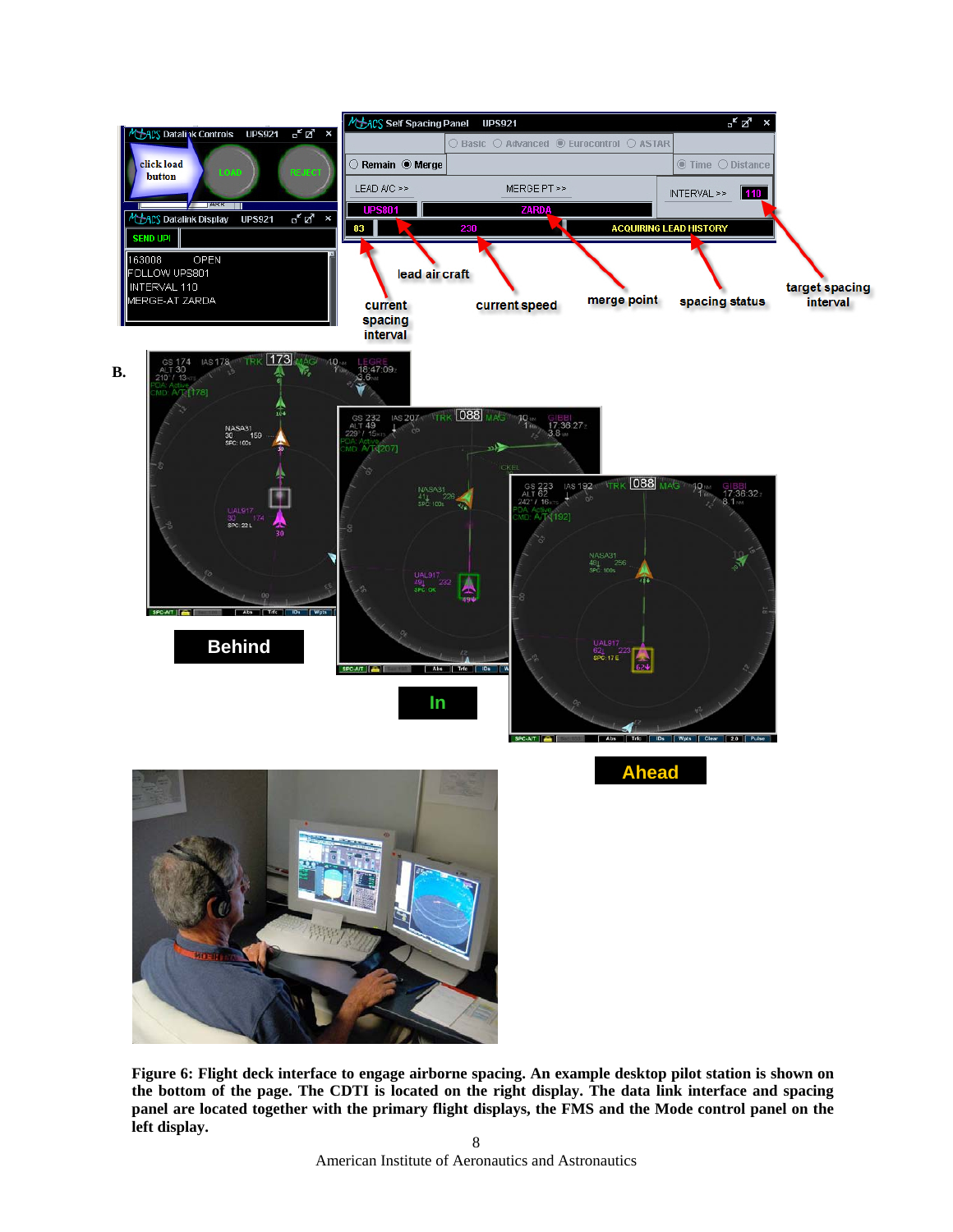# **ATC Tools and Data Link**

The second independent variable was the availability of advanced ATC automation on the controller position and whether this automation was integrated with controller pilot data link communication.



**Figure 7: Current day Center controller display for test sector used for Arr. Mgt. Sys. Condition** 

In all ground-side conditions the Arrival Management System was operating automatically in the background



9 **Figure 8: Center controller display used for "+ATC-tools" condition (left) and "+Data Link" condition (right)**

American Institute of Aeronautics and Astronautics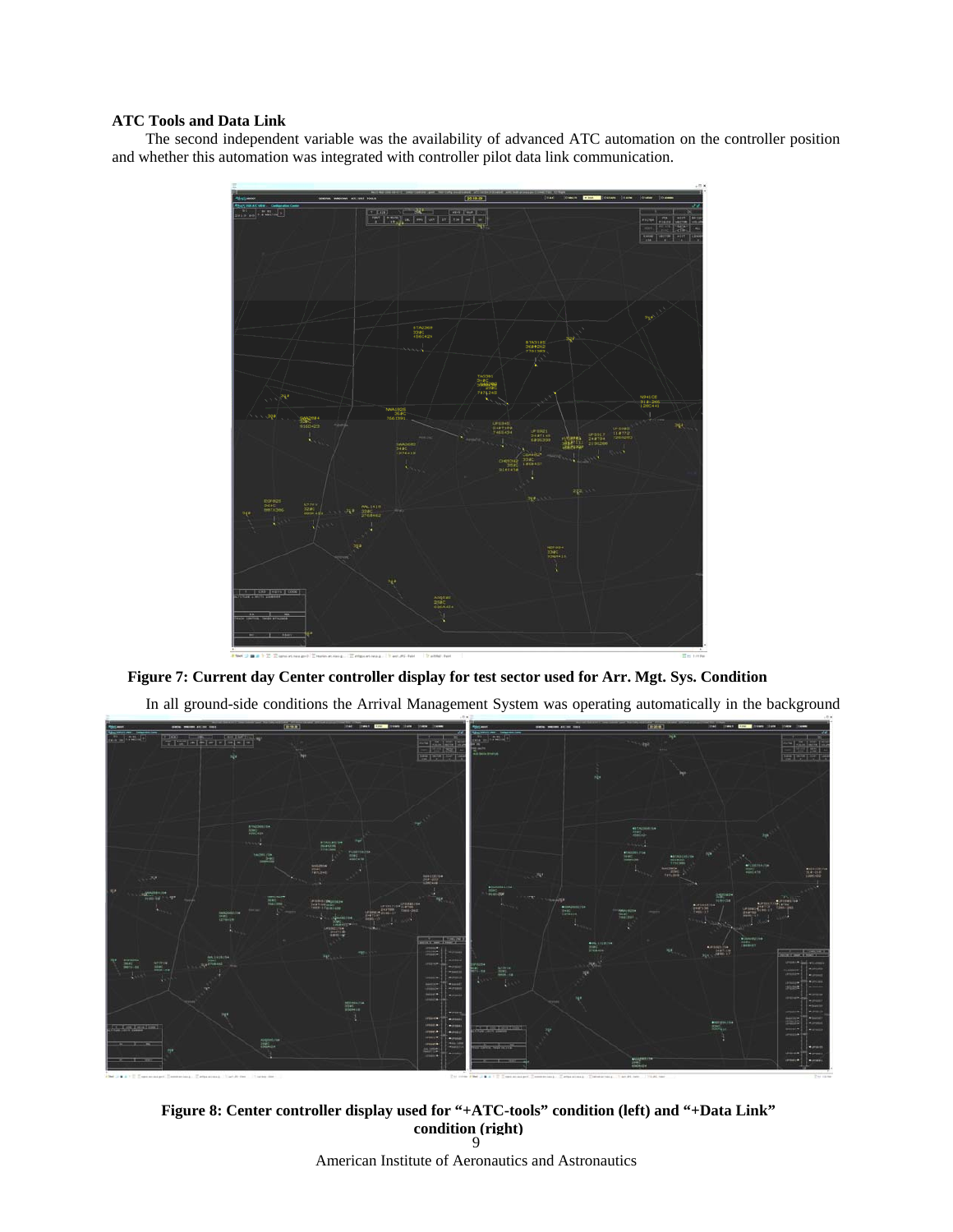without operator inputs. In the condition labeled "Arr. Mgt. Sys." controllers were presented with an accurate emulation of their current day displays with no additional tools or information about spacing or scheduling status of aircraft. In the condition labeled "+ATC-Tools" controllers had access to a Louisville runway timeline display, speed advisories, a medium term conflict probe, a fast trial planning function and spacing status information in the data tag and on the display. The scheduling and spacing information was shared between the arrival management system and the air traffic controller display. This means that controllers had access to the scheduled time of arrival, assigned lead aircraft and spacing interval as determined by the automation. The ATC condition labeled "+Data Link" provided controllers with access to the same toolset as the ATC Tools condition, but enabled issuing trial planned route and altitude changes to equipped aircraft via CPDLC as well as automated transfer of communication. Data link also provided Center controllers with an easy way of sending the automatically generated schedule-based speed advisories to equipped arrivals. The tools and data link integration are described in detail in [19]. Figures 7 and 8 show examples of the controller displays used for the different conditions. New functions like spacing tools and data link are integrated in line with the general display concept. In nominal situations the displays for the different conditions look very similar and new functions can easily be learned.

### **C. Participants**

Four radar certified air traffic control specialists from three Air Route Traffic Control Centers and one

Terminal facility in the United States participated in the study, as well as eight airline pilots, three of whom were active UPS pilots. Recently retired controllers operated the ghost controller positions and general aviation pilots served as multi aircraft pilots. Figure 9 shows examples of the workstations for study participants and support personal.



**Figure 9: Laboratory Views: ATC operations and multi aircraft control in the Airspace Operations Laboratory and Single pilot flight simulators in the Flight Deck Display Research Lab (FDDRL)** 

# **D. Traffic flows**

.

The traffic flows were an extended nighttime eastbound arrival push through busy daytime crossing traffic generated from a live traffic feed in the same airspace. The two traffic scenarios used in each of the conditions caused slightly different traffic loads in the test sectors. Figure 10 show the number of aircraft "owned" by each test controller over time for two runs that are representative of the two scenarios.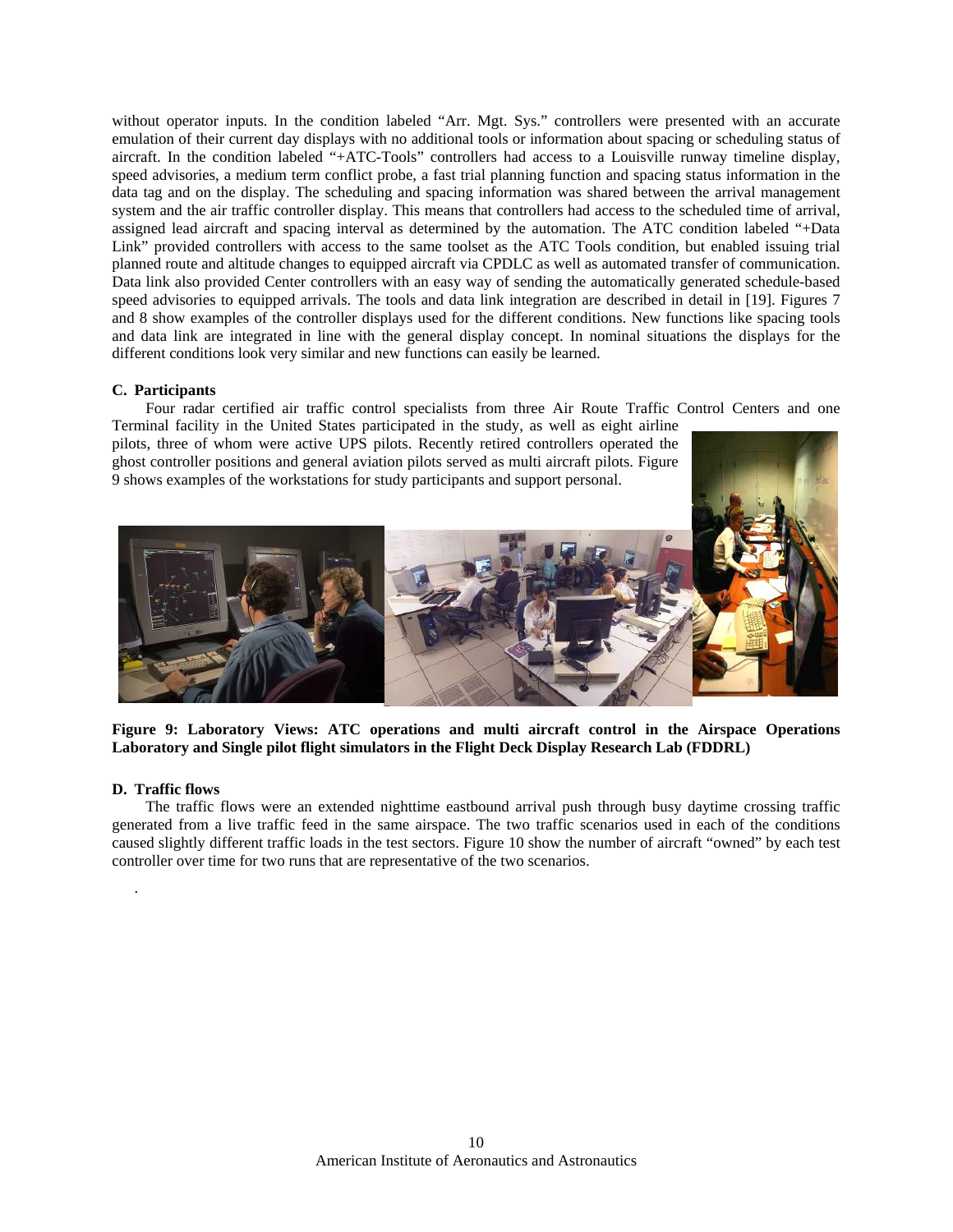

**Figure 10: Traffic loads for the two scenarios** 

Scenario 1 has several peak traffic loads of 20 or more aircraft for the two high altitude sectors ZKC-50 and ZID-17. Scenario 2 on the other hand has a very steady traffic load of 12 – 14 for the high altitude sectors. The low altitude sector (ZID-17) has a generally low traffic load, but some complexities built in. The approach controller in SDF-262 gets busy after 15 minutes and has 8 to 12 aircraft under his/her control until the scenario winds down.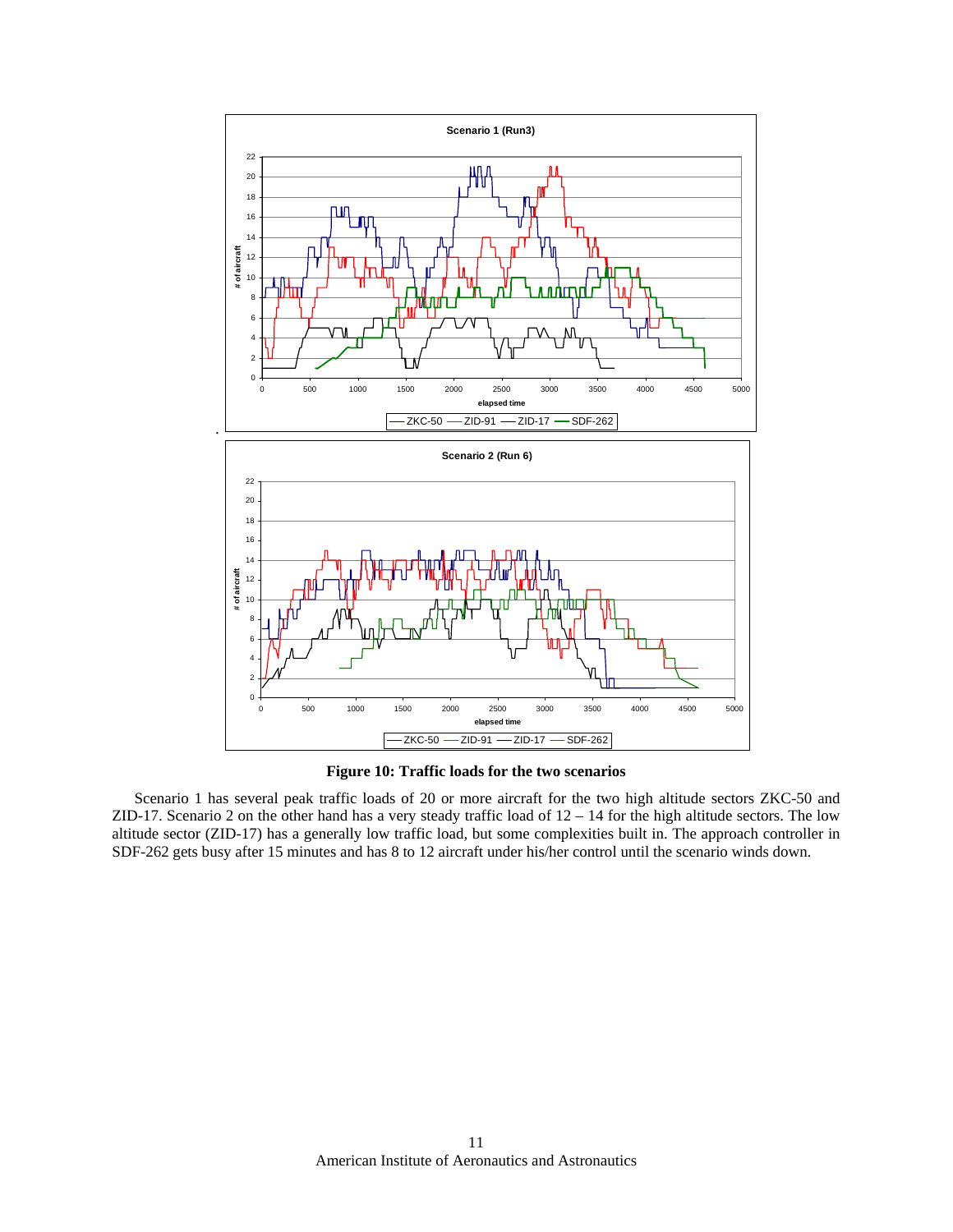# **V. Results**

The results in this section are divided into general results related to the general effectiveness of the arrival management concept, the impact of airborne spacing on the arrival flow and the impact of the ATC tools and data link on the system performance.

#### **A. Controller Workload**

At the onset of the study it was expected based on some prior research that either airborne spacing or the availability of controller tools would have some impact on controller workload. Workload was measured during the runs with integrated workload assessment keypads that lit up every 5 minutes and prompted controllers to assess their workload on a scale of 1 (very low) to 7 (very high). Analysis of the data for all four test sectors showed no significant differences between conditions. The introduction of controller tools or data link for a subset of aircraft had no obvious impact on controller workload as well as the use of airborne spacing. Instead the workload curves follow primarily the number of aircraft that the controller owns in the sector, which is consistent with earlier research

Figure 11 depicts the average workload of the four test sectors under different ATC conditions. Figure 12 shows the average workload of the test sectors for runs with and without airborne spacing. Each point along the x-axis reflects the measurements taken at the respective 5 minute interval. So the plots show self-assessed workload over runtime averaged over the different runs for the conditions in question .



**Figure 11: Average controller workload by ATC condition**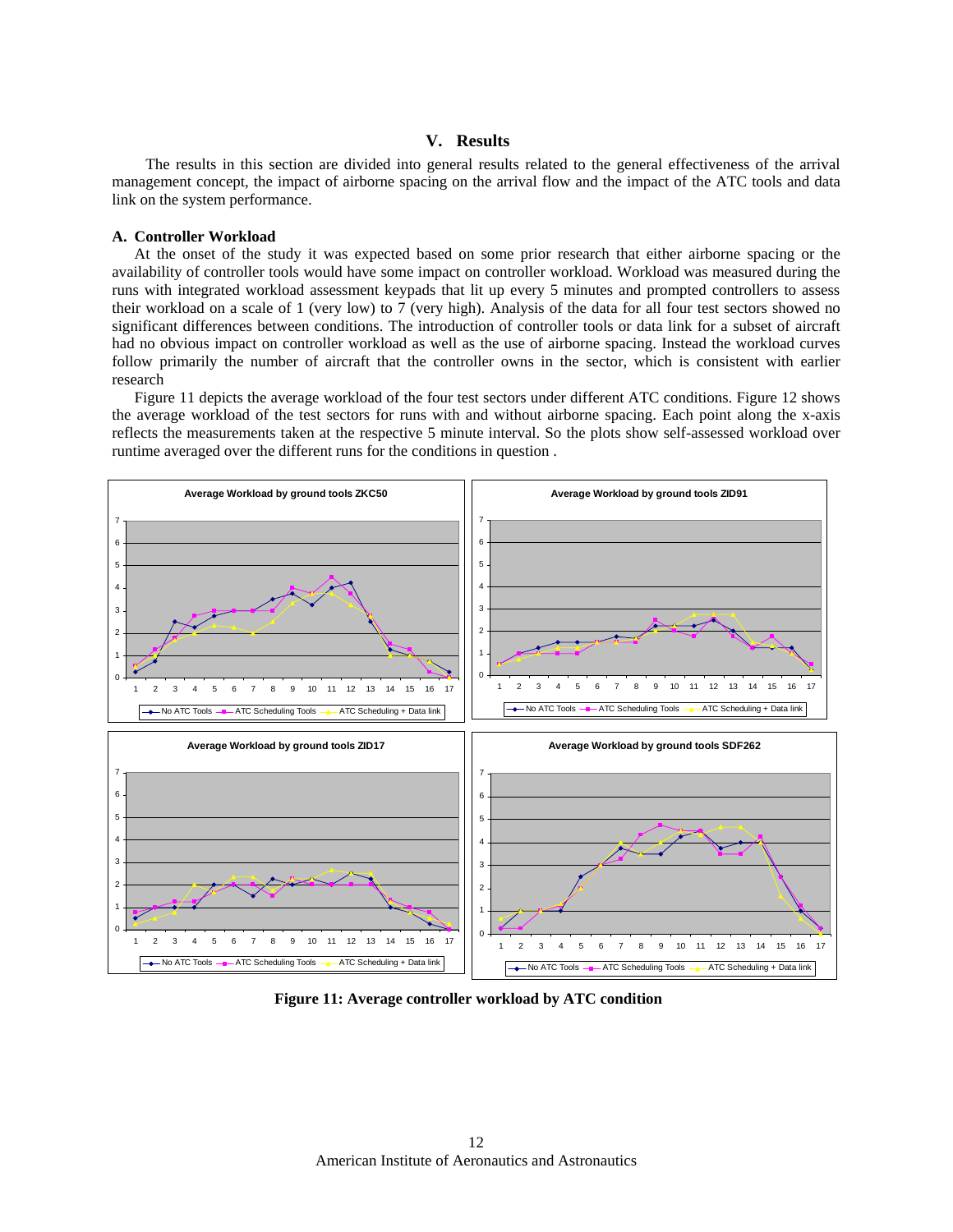

**Figure 12: Average controller workload by flight deck condition** 

## **B. Safety**

To estimate the safety of the operations, occurrences of separation violations for all conditions in the Center airspace were analyzed. The safety analysis during approach is mostly reflected in the subsequent discussion of inter-arrival spacing at the runway due to the added complexities of minimum separation rules in approach airspace.

| Air            | <b>FMS</b> | $+Airborne$ | <b>Total</b> |
|----------------|------------|-------------|--------------|
| Ground         | <b>CDA</b> | Spacing     |              |
| Arr. Mgt. Sys. |            |             | 1 (4)        |
| $+ATC$ Tools   |            |             | 1(3)         |
| $+$ Data link  |            |             |              |
| <b>Total</b>   |            |             |              |

Table 2 Separation violations by condition. The 1<sup>st</sup> value refers to violations lasting for at least 12 seconds (RADAR sweep), the 2<sup>nd</sup> value to violations of less than 12 seconds.

violations lasted for less than 12 seconds and might not have been registered by current day RADAR-based systems. How ever, since the simulation's data collection system receives 1 second track updates, these were logged similar to It should be noted that only one separation violation involved a Louisville arrival. The majority of separation what would be expected if ADS-B data was used in ground systems. Overall safety did not seem to be significantly impacted by either spacing operations or ground side conditions.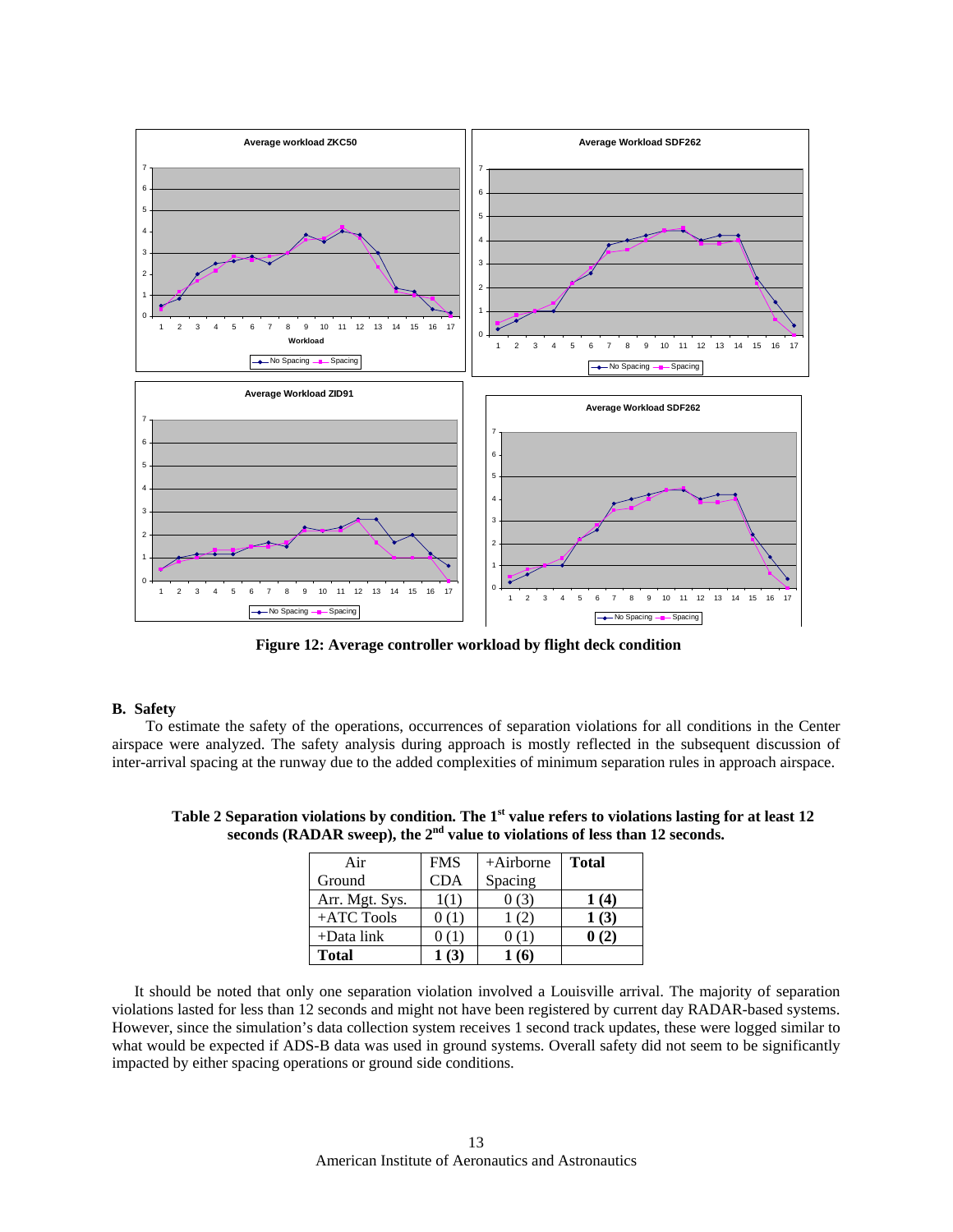### **C. E ffects of airborne spacing**

spacing in the airborne spacing condition were analyzed. Each of them was compared to their counterpart in the conditions without airborne spacing. To analyze the effect of airborne spacing in more detail only the participating aircraft that conducted airborne

Since the goal of airborne spacing is to achieve spacing relative to the lead aircraft, the actual spacing intervals at the runway were compared to the required spacing intervals derived from the wake vortex matrix as described earlier in this paper.

Figure 13 shows a histogram depicting the difference between the actual spacing and the required spacing for those aircraft that were actively spacing in the spacing conditions and scheduled at their minimum spacing intervals. Also shown is a histogram for those same aircraft during conditions without airborne spacing.

The comparison shows a significant difference in mean and variance for those two conditions (t  $(70) = 3.95$ , p  $< 0.001$ , F (70,70) = 8.38, p  $< 0.001$ ).



Figure 13: Spacing error at the runway.

**Table 3: Inter-arrival spacing error of participating aircraft** 

|                               | <b>FMS</b> | $+A$ irborne |
|-------------------------------|------------|--------------|
|                               | <b>CDA</b> | Spacing      |
| Spacing<br>error<br>(seconds) | 6.3(15.6)  | $-1.5(5.4)$  |

 These results are consistent with other findings from related airborne spacing research. Airborne spacing can reduce the spacing variability and excess spacing on final by a small, but significant margin, enabling one or two more aircraft to land per hour. In this study the arrival management system already did a very good job in scheduling and spacing the aircraft.

#### **D. Arrival Time Errors**

The arrival management concept using an automated system to send information to participating aircraft proved very effective in all conditions. This is demonstrated in the small arrival time errors for participating aircraft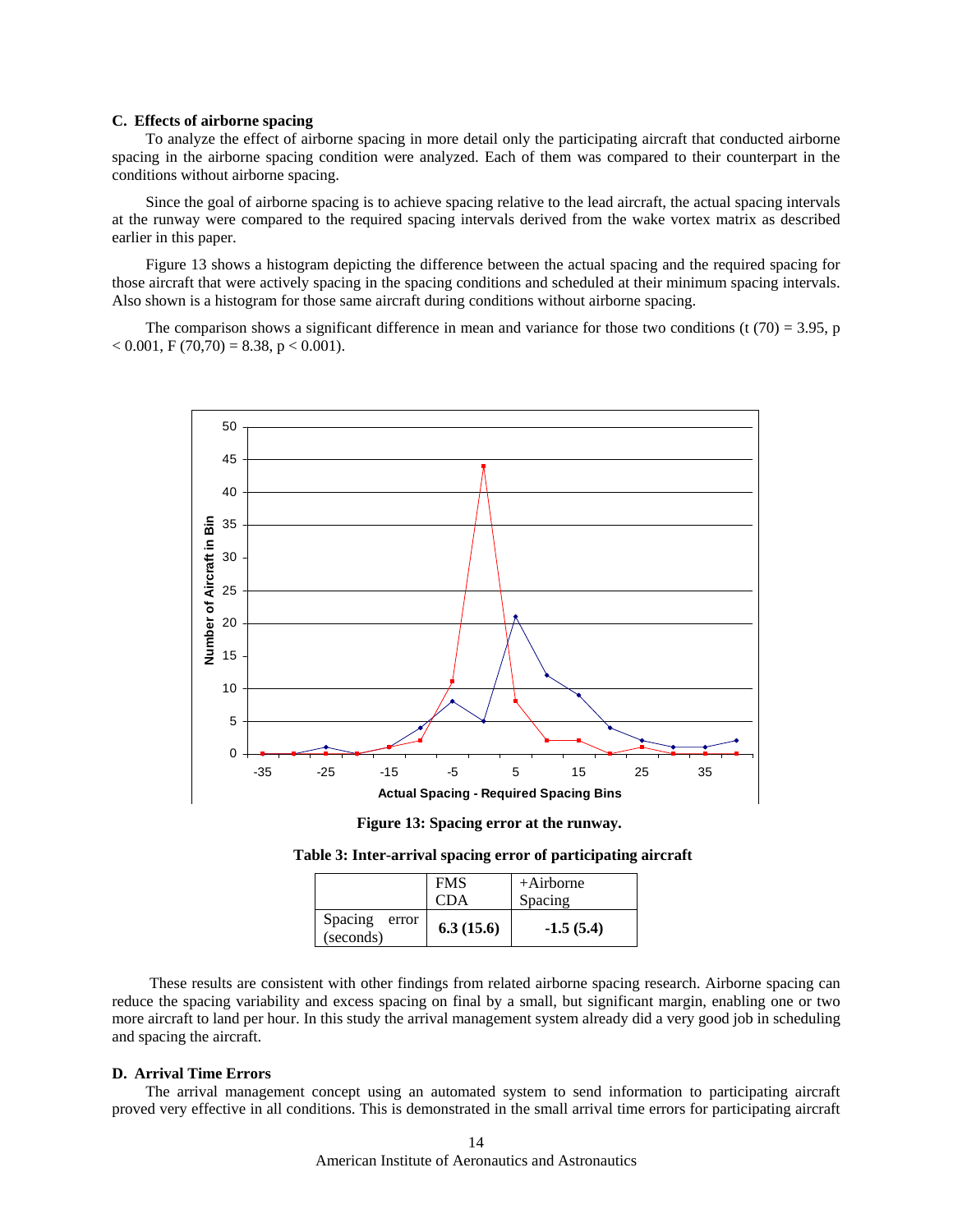in all conditions. The arrival time error is defined as the difference between the actual time of arrival (ATA) at the runway scheduling point and the STA. Early arrivals have a negative sign. Since it was expected that participating and non-participating aircraft would cause different results, the analysis is split between those categories. The 80% UPS vs. 20 % non-UPS arrival design resulted in sample sizes of 40 participating aircraft per condition and 10 nonparticipating aircraft per condition.

Table 4 shows that on average all participating aircraft arrived in all conditions at their scheduled time with a mean error between -7.8 and +13 seconds and a standard deviation ranging from 11.1 to 53 seconds. A two-tailed pair-w ise t-test reveals that the mean reduction from the FMS/CDA to. the FMS/CDA with airborne spacing condition was marginally significant (t  $(124) = 1.8$ ;  $p < 0.07$ ). Since airborne spacing controls the relative time behind the lead aircraft and not the absolute time a trailing aircraft relies on its lead to meet the scheduled time. During the simulation typically all airborne spacing aircraft within a chain arrived a few seconds early or a few seconds late. This explains the same overall variance as the non-airborne spacing aircraft for the absolute arrival time error, while mean and variance for the relative spacing error were significantly reduced.

| Air            | <b>FMS CDA</b> | +Airborne Spacing | <b>Total</b> |
|----------------|----------------|-------------------|--------------|
| Ground         |                |                   |              |
| Arr. Mgt. Sys. | $-2.2(30.4)$   | 3.3(53.0)         | 0.5(43.0)    |
| $+ATC$ Tools   | 4.1(15.6)      | $-7.8(11.1)$      | $-1.8(14.7)$ |
| $+$ Data link  | 13.0(37.4)     | $-0.02(24.7)$     | 6.5(32.1)    |
| <b>Total</b>   | 5.0<br>(29.8)  | $-1.56(34.7)$     |              |

Table 4: Arrival time error of participating (all UPS) aircraft (Mean and standard deviation in seconds).

E xamining the ground tools conditions, a variance analysis shows that ATC tools reduce the arrival time variability significantly over the current day condition even for participating aircraft ( $F(83,81) = 8.53$ , p <0.001). This indicates that the ATC tools enabled controllers to further fine-tune the arrival flow prepared by the arrival management system. Surprisingly, the controller tools integrated with data link did not show a similar impact as the ATC tools condition on the participating aircraft.

For non-participating aircraft (i.e. aircraft that did not receive an arrival message), it was expected that the controller tools would enable on-time performance and airborne spacing would be without impact. Table 5 confirms these trends.

| Air            | <b>FMS CDA</b> | +Airborne Spacing | Total         |
|----------------|----------------|-------------------|---------------|
| Ground         |                |                   |               |
| Arr. Mgt. Sys. | $-26.2(52.8)$  | $-28.7(55.5)$     | $-27.3(50.3)$ |
| $+ATC$ Tools   | $-2.1(27.2)$   | $-0.8$ $(18.8)$   | $-1.5(22.7)$  |
| $+$ Data link  | $-2.9(26.0)$   | $-0.7(33.3)$      | $-1.8(29.1)$  |
| Total          | $-10.4(37.9)$  | $-9.75(37.7)$     |               |

Table 5: Arrival time error of non-participating (all non-UPS) aircraft (Mean and standard deviation in **seconds)** 

As expected airborne spacing of other aircraft had no impact on non-participating aircraft. However without controller tools non-participating aircraft arrived on average 26 seconds earlier than in the tools condition (t  $(23) = -$ 2.1, p < 0.047) with a much larger variability (F (18,39) = 3.8, p < 0.001). The early arrival is explained in that the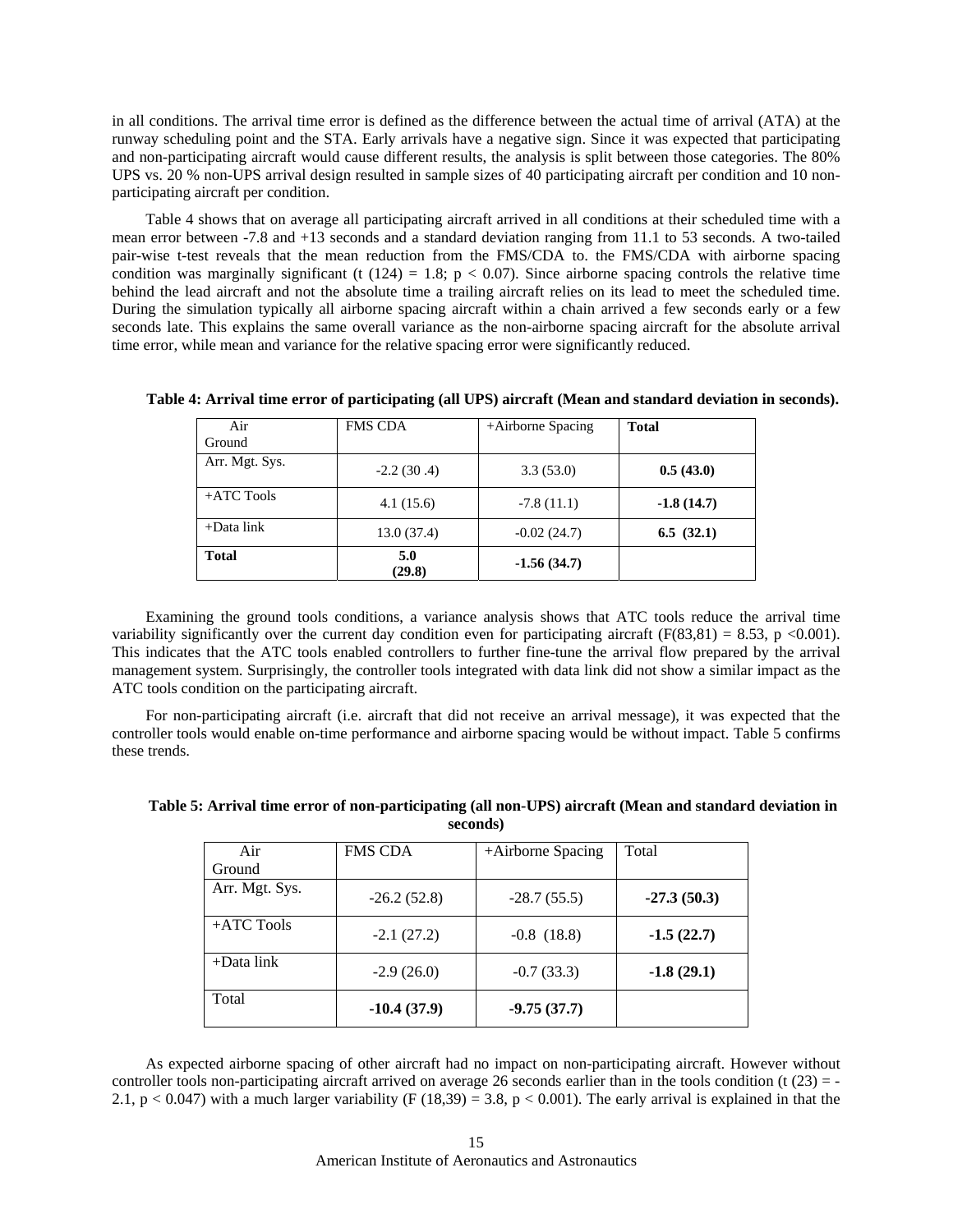scena rio had some non-participating aircraft at the beginning of a bank of aircraft. Without additional information management system can implement it, or both can work together. Any of these options should cause on-time arrival improv ements over current day operations. controllers tended to speed up aircraft that have no lead to generate gaps for following arrivals. With scheduling tools controllers understood the schedule and saw no need for speeding up the aircraft. The schedule compliance of non-participating aircraft in the tools and the data link conditions was equivalent to the performance of participating aircraft. This indicates that given the appropriate toolset controllers can implement the schedule, the arrival

# **E. Energy Management along the CDAs**

One of the known fundamental problems in conducting CDAs in high density airspace is energy management. Late descents and speed changes during descent cause problems with meeting downstream altitude and speed restrictions. For an initial look at potential energy management issues during the simulation the data set used before for analyzing the effects of airborne spacing was further reduced to include only those aircraft that flew along the CHERI transition. Figure 14 depicts a zoomed in version of the CHERI transition from figure 4. Energy manag ement along the highlighted waypoints will subsequently be further analyzed.



**Figure 14: altitude and speed at CHERI** 

# **Figure 14: CHERI transition to runway 17R (see also Figure 4). Energy management at the highlighted wayp ints will be further analyzed. o**

Figure 15 shows the raw data for crossing altitude and speed for the current day with Arr. Mgt. Sys., the ATC tools and the data link condition from left to right. In many cases the altitude is within the acceptable range of 200 from the nominal altitude of 11000 ft. Extreme altitude peaks of up to 16000 feet indicate a problem likely related to getting a late descent clearance because of traffic. In contrast to the altitude, the speeds are more widely distributed. Pilots and controllers were briefed that in airborne spacing they would not have to comply with the crossing speed at CHERI.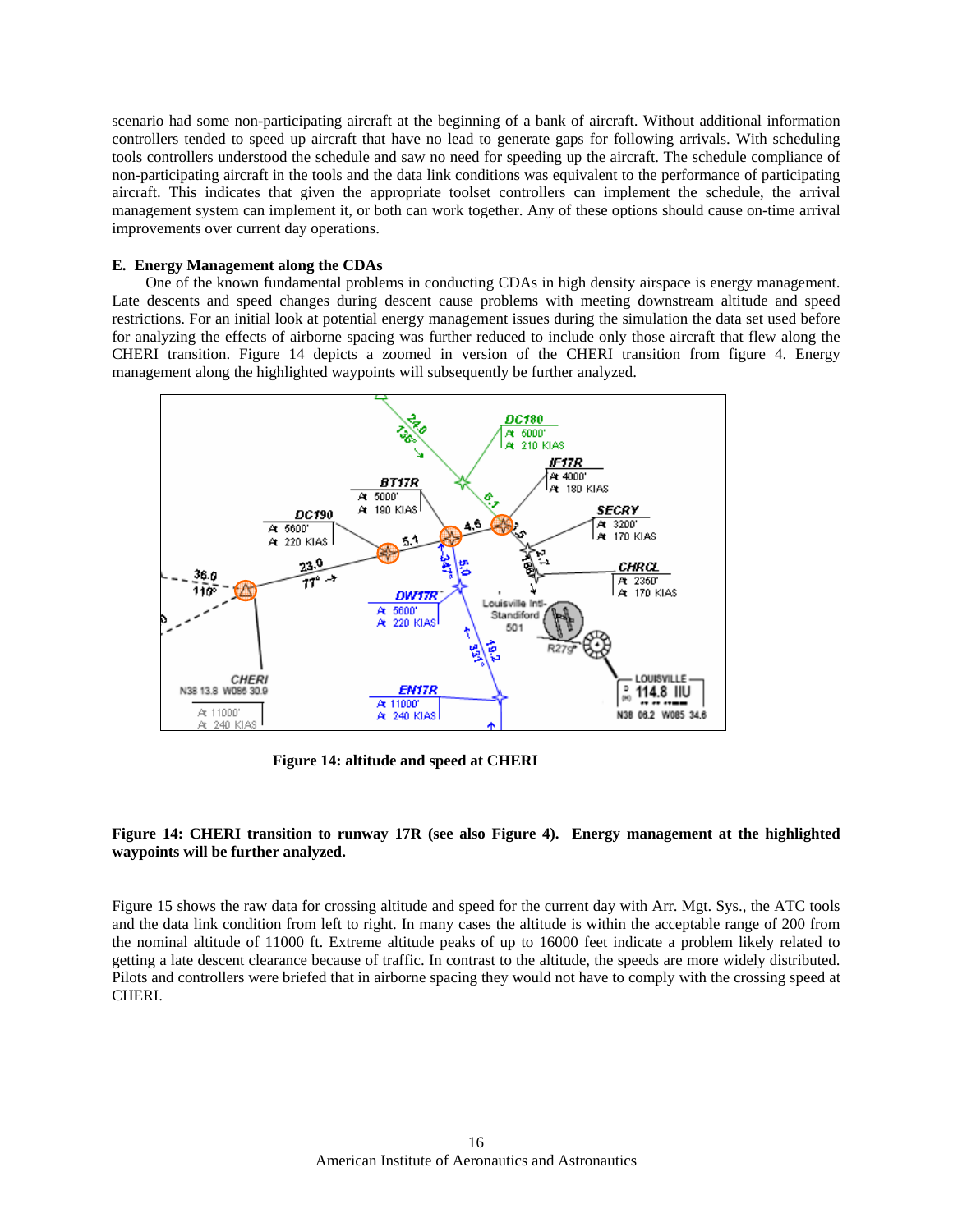



**Figure 15: Crossing altitude and speed at CHERI** 

An important question regarding speed and altitude status along CDAs is the impact on the energy and whether the CDA can be continued without too much throttle or speed brake usage. To examine the energy status, the weight-independent specific energy was computed for each aircraft by adding the potential (altitude-related) and the kinetic (speed-related) specific energy. As a reference value the CDA-prescribed specific energy was computed for the nominal crossing condition (here 240 knots and 11000 feet). The resulting "relative energy" for CHERI is shown in Figure 16 with the actual values in percent of the nominal specific energy. The data represents the same aircraft as figure 15 and illustrates the energy status resulting from the altitude/speed non-compliance.

The relative energy at CHERI was further analyzed by conditions. Table 4 shows the result for this subset of aircraft.

| Table 4: "Relative Energy" at CHERI (% of the nominal specific energy) |  |  |  |  |  |  |  |  |  |  |  |  |
|------------------------------------------------------------------------|--|--|--|--|--|--|--|--|--|--|--|--|
|------------------------------------------------------------------------|--|--|--|--|--|--|--|--|--|--|--|--|

| Air            | <b>FMS</b> | Airborne    |            |
|----------------|------------|-------------|------------|
| Ground         |            | Spacing     |            |
| Arr. Mgt. Sys. | 102.2(2.5) | 107.4(5.1)  | 104.8(4.7) |
| $+ATC$ Tools   | 102.5(5.3) | 109.1(10.0) | 105.6(8.6) |
| $+$ Data link  | 104.4(8.9) | 107.5(6.1)  | 105.9(8.1) |
|                | 102.9(6.1) | 108.0(7.7)  |            |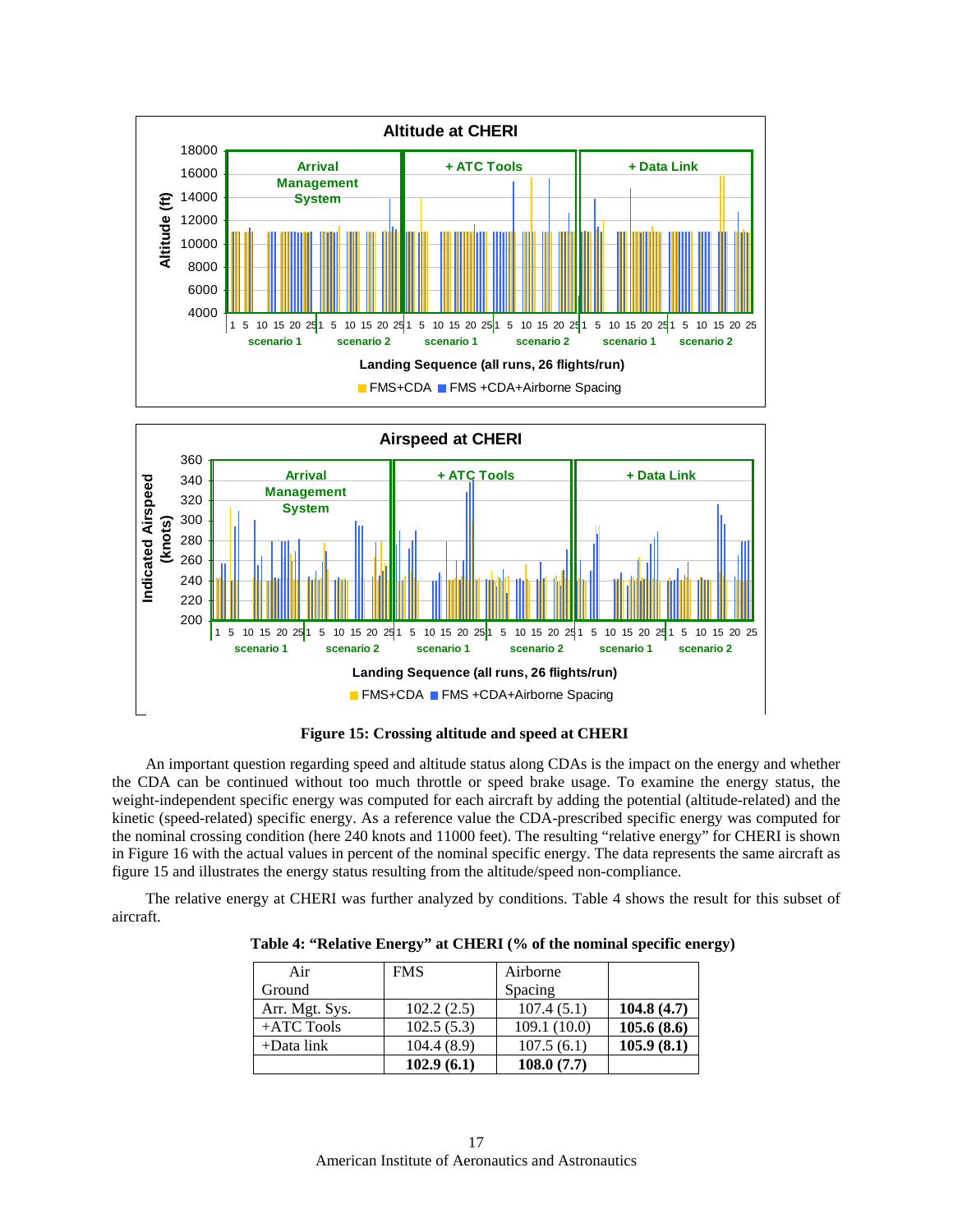



American Institute of Aeronautics and Astronautics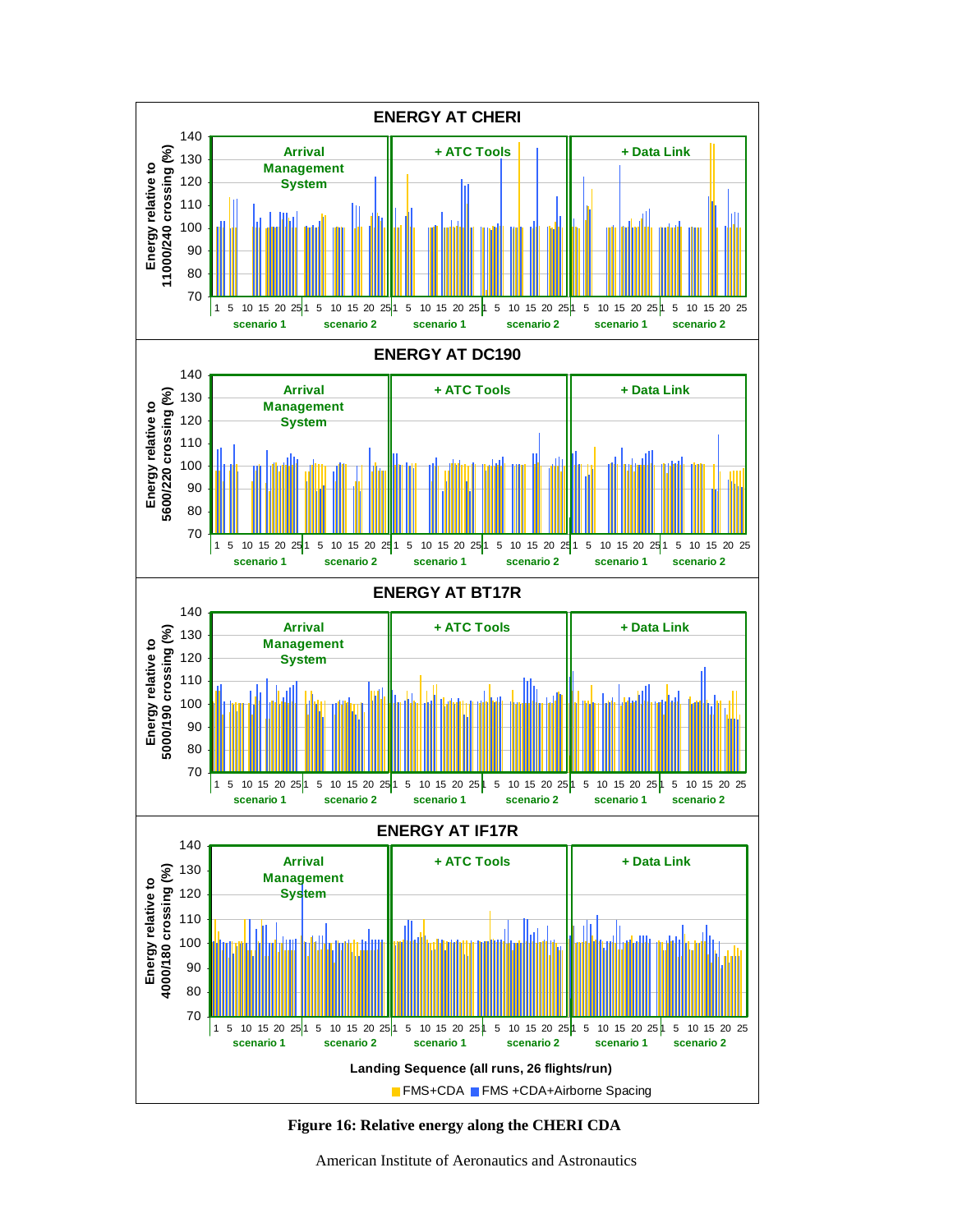Aircraft conducting airborne spacing had a significantly higher relative energy mean at CHERI (t  $(58) = 4.2$ ; p < 0.001). Hardly any aircraft was low on energy, which is typical at the first crossing restriction after an idle descent. This particular CDA was designed to absorb some extra energy after CHERI and included a nominally low power descent segment to the next waypoint "DC190"

Figure 16 also illustrates the relative energy of the same aircraft along the CDA points DC190, BT17R and IF17R. Only some extremely high energy levels from CHERI are carried over to the subsequent restrictions Also after the first restriction the airborne spacing logic commanded several slow downs as well as speed ups, increasing the energy variability in both directions for the airborne spacing condition.

Figure 16 demonstrates how aircraft merge with the CHERI stream. As we progress along the CDA via the base turn (BT17R) and the final turn (IF17R) the gaps in the landing sequence fill up with aircraft arriving from the different transitions. The gaps for these secondary streams have been planned and controlled for by the arrival management system and represent the major advantage of this approach over today's operation. From an approach controllers perspective the arrival flow just falls into place and only some fine-tuning is required to maximize throughput.

 It is important to note that the data trends with regard to energy management shown here may very well be an exaggeration of a real world implementation of airborne spacing. The particular implementation of this spacing algorithm used in the simulation was not as sophisticated as newer versions of the Eurocontrol Co-Space algorithm or the trajectory-based algorithm developed at NASA Langley. Nonetheless, as all controller and pilot participants in the study pointed out repeatedly, energy management is a major problem in conducting CDAs in high density traffic.

### **VI. Conclusion**

An air/ground simulation of a site specific implementation of trajectory oriented operations with limited delegation was conducted in September 2006. This paper discussed some aspects of the ongoing data analysis. The results indicate that it is possible to conduct continuous descent arrivals in high density airspace. Airborne spacing has a positive effect on runway throughput and no negative impact on on-time arrivals. The highly automated arrival management concept was very effective in all conditions. Energy management remains a primary issue to be addressed..

## **Acknowledgments**

The researchers greatly appreciate the help provided by John Marksteiner of the FAA's Surveillance and Broadcast Services Office, and Captain Bob Hilb of UPS Airline, in providing controller and pilot participants for this simulation. We would like to thank the entire M&S group led by Randy Bone and Peter Moertl of MITRE, and Dave Williams at NASA Langley Research Center.

# **References**

<sup>1</sup> JPDO, 2006 Next Generation Air Transportation System, URL: http://www.jpdo.aero/factsheet.html

<sup>2</sup> JPDO, 2006 Concept of Operations for the Next Generation Air Transportation System, Draft version 0.2, July 24, 2006.

<sup>3</sup> SESAR Consortium, Eurocontrol 2006 Air Transport Framework, The Performance Targets D2, URL: http://www.eurocontrol.int/sesar/gallery/content/public/docs/DLM-0607-001-02-00a.pdf

<sup>4</sup> Graham, R., E. Hoffmann, C. Pusch, and K. Zeghal, (2002, 2003) Absolute versus Relative Navigation: Theoretical Considerations from an ATM Perspective, ATM2003, FAA/Eurocontrol R&D Seminar, Budapest, Hungary

<sup>5</sup> Prevot T., P. Lee, T. Callantine, N. Smith, and E. Palmer (2003) Trajectory-Oriented Time-Based Arrival Operations: Results and Recommendations, ATM2003, FAA/Eurocontrol R&D Seminar, Budapest, Hungary

<sup>6</sup> Prevot, T., T. Callantine, P. Kopardekar, N. Smith, E. Palmer, V. Battiste (2004). Trajectory-Oriented Operations with Limited Delegation: An Evolutionary Path to NAS Modernization. AIAA 4th Aviation Technology, Integration and Operations (ATIO) Forum, Chicago, IL, September 2004, AIAA-2004-6449

Prevot T., Battiste V., Callantine T. Kopardekar P., Lee P., Mercer J., Palmer E., Smith N. (2005) Integrated Air/Ground System: Trajectory-Oriented Air Traffic operations, Data Link Communication, and Airborne Separation Assistance Air Traffic Control Quarterly Volume 13, Number 2 Special Issue on ASAS, pp. 201-229, (Francis Casaux Editor)

<sup>8</sup> Prevot T., Callantine T, Lee P, Mercer J, Battiste V, Johnson W, Palmer E and N Smith (2005) Co-Operative Air Traffic Management: A Technology Enabled Concept for the Next Generation Air Transportation System. 5th USA/Europe Air Traffic management Research and Development Seminar, Baltimore, MD, June 2005